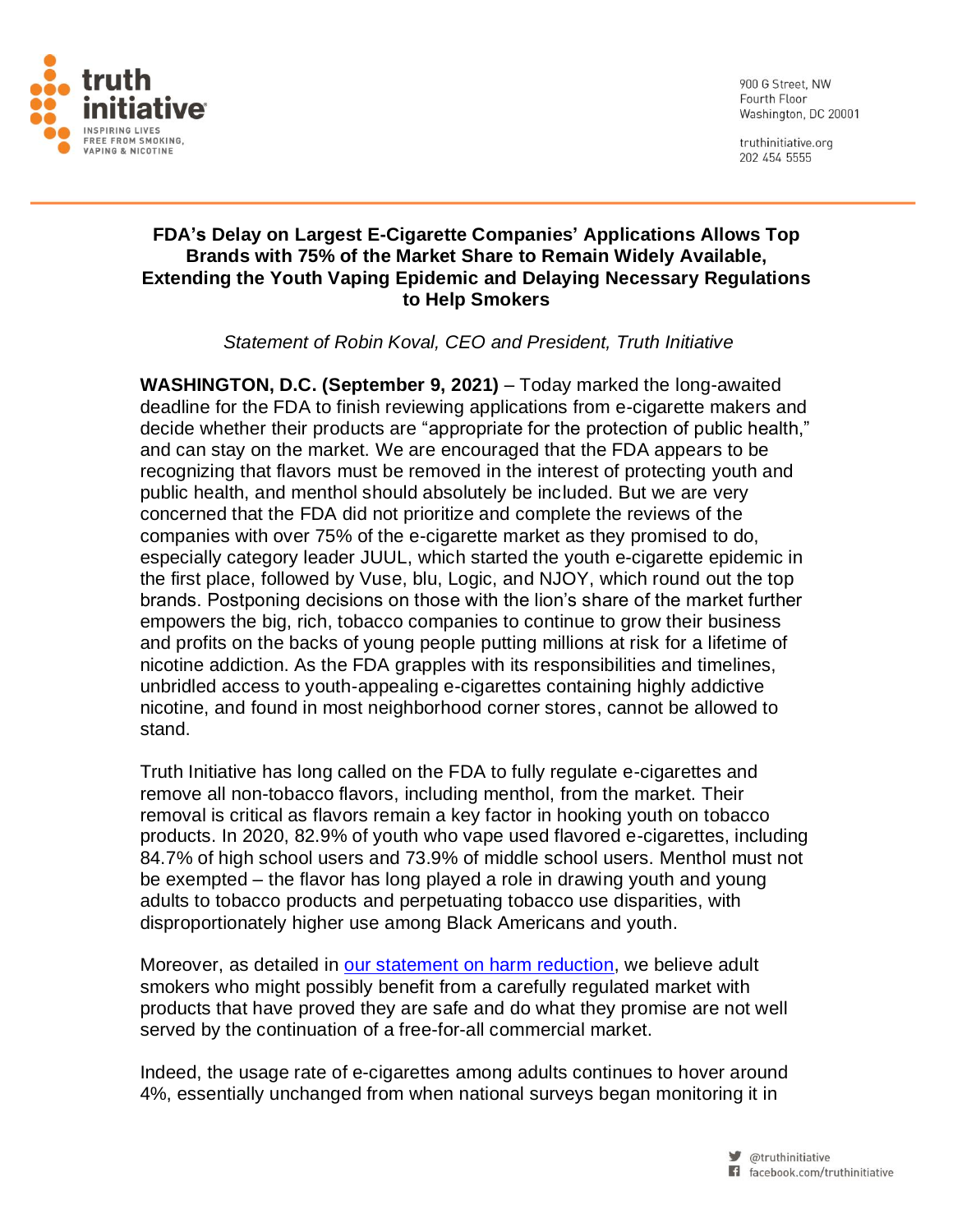

2014 and with no concurrent significant change in the annual decline of adult smoking rates. A regulatory regime aimed at focusing the market on adult smokers and restricting it from youth would include carefully weighing access restrictions to products with high appeal and/or addiction liability. The ideal path for these products would be as cessation therapies through the Center for Drug Evaluation and Research.

To protect both young people and potentially help adult smokers, no nicotine product should be marketed to youth or non-nicotine users. Rather, marketing efforts should focus exclusively on adult smokers seeking to quit smoking completely and ideally who will stop using all nicotine eventually. As the FDA considers the pending applications, it is imperative the agency carefully reviews manufacturer marketing plans, advertising, and perception studies to confirm the products do not appeal to youth or new users. This should include research confirming lack of appeal among young people. FDA authorization of e-cigarettes should be accompanied by strict requirements that restrict access to adult smokers, including selling e-cigarettes in adult-only retail spaces, no internet sales, no self-service sales, and no in-store/window promotional signage near schools. Any marketing authorization should be followed up with post-marketing surveillance to confirm the product has not attracted youth users.

The FDA should also limit nicotine levels of e-cigarettes – which if left unchecked will continue to grow, making products increasingly addictive – by capping nicotine strength as is done in the EU and Canada. The average nicotine concentration in e-cigarettes sold in U.S. retailers more than doubled from 2013 to 2018, according to [a study by Truth Initiative and Centers for Disease Control](https://www.sciencedirect.com/science/article/abs/pii/S0376871619302571)  [and Prevention](https://www.sciencedirect.com/science/article/abs/pii/S0376871619302571) researchers.

According to the latest [National Youth Tobacco Survey \(NYTS\) 2020,](https://www.cdc.gov/mmwr/volumes/69/wr/mm6937e1.htm?s_cid=mm6937e1_w) 19.6% of high school students and 4.7% of middle school students are current e-cigarette users, significantly increasing the likelihood that they will continue to use tobacco products, including the most dangerous combustible products such as cigarettes, in the future. New research amasses daily about the potential health risks of ecigarettes and vaping, especially for youth, and we know little about their longterm effects. In addition to the health risks, vaping saddles young people with the problems of a potentially lifelong addiction, such as physical and mental health issues, financial costs, and more.

Truth Initiative will continue to combat the youth e-cigarette epidemic with public education and prevention, scientific research and policy studies, community and